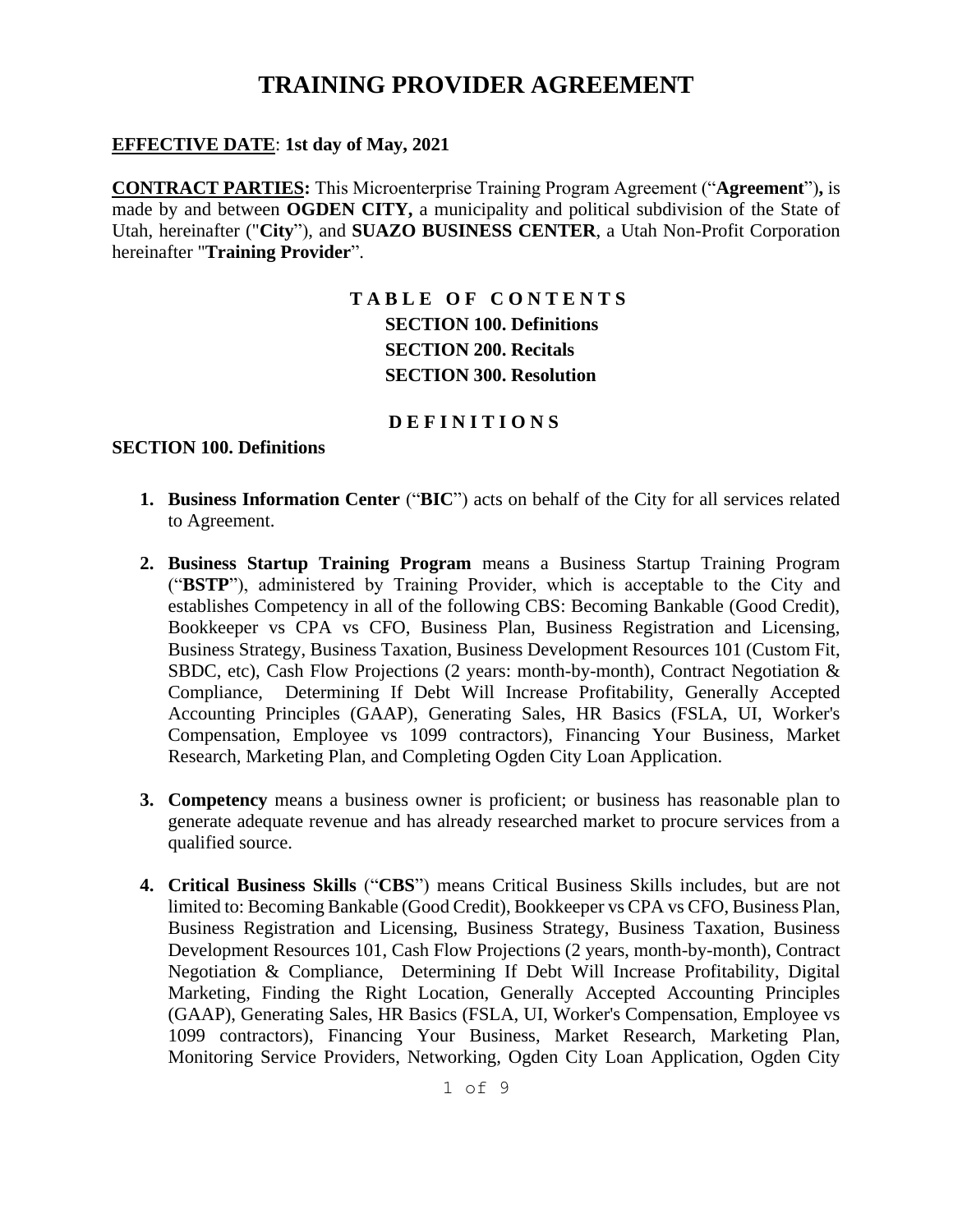Default Loan Remediation, Opening a Bank Account, Pitching Your Business, QuickBooks, Sales Tax Basics, SWOT (Strength Weakness Opportunities Threats) Your Business, and Customized 1-on-1 Business Consultation (as needed).

- **5. Eligible Microenterprise** means a Microenterprise which was determined eligible for Technical Assistance and executed a Technical Assistance Agreement (TA AGREEMENT) with City, which authorizes reimbursement for business training that has not yet commenced.
- **6. Essential Eligibility Documentation** (**"EED**") means required Microenterprise documentation that must be submitted to City to request TA reimbursement, by Training Provider, which must be delivered as a single package to [bicinfo@ogdencity.com](mailto:bicinfo@ogdencity.com) and include all the following:
	- a. Indexed Table of Contents
	- **b.** Signed and Dated TA Application
	- **c.** TA Plan
	- **d.** Certified Payroll Report
		- **i.** *If Microenterprise has no employees, they may substitute certification that business has no employees as of the date of TA Application.*
	- **e.** Completed IRS Form W-9 1
	- **f.** Completed City ACH Direct Deposit Authorization Form
	- **g.** Ogden City Business License<sup>2</sup>
		- **i.** *If this is not available when submitting a TA Application because the individual is seeking TA to establish a Microenterprise, applicant may substitute proof of Ogden City residency (as determined reasonable by the City), and attach a "Letter of Explanation" where the individual agrees to deliver Business License to the City with first CBS certificate is delivered to City with reimbursement request.*
	- **h.** For at least 51% of Microenterprise Owners:
		- **i.** Valid Picture Identification
		- **ii.** Last Year's Federal Individual Income Tax Return
		- **iii.** Completed CDBG Form, *"Self-Certification of Annual Income by Beneficiary<sup>3</sup>"*
		- **iv.** Resume / Experience Summary
- **7. Low (80%) Income Limit** ("**LIL**") means a household that earns equal to or less than the Low (80%) Income Limit in Weber County, Utah, which is established each year by the United States Department of Housing and Urban Development (HUD)<sup>4</sup>.

<sup>&</sup>lt;sup>1</sup> IRS Form W-9:<https://www.irs.gov/forms-pubs/about-form-w-9>

<sup>2</sup> Ogden City Business License:<https://www.ogdencity.com/195/Business-Licensing>

<sup>3</sup> CDBG Self-Certification of Annual Income Form[: https://www.hudexchange.info/resource/4786/cdbg](https://www.hudexchange.info/resource/4786/cdbg-selfcertification-of-annual-income-form/)[selfcertification-of-annual-income-form/](https://www.hudexchange.info/resource/4786/cdbg-selfcertification-of-annual-income-form/)

<sup>&</sup>lt;sup>4</sup>HUD Low (80%) Income Limits: <https://www.huduser.gov/portal/datasets/il.html>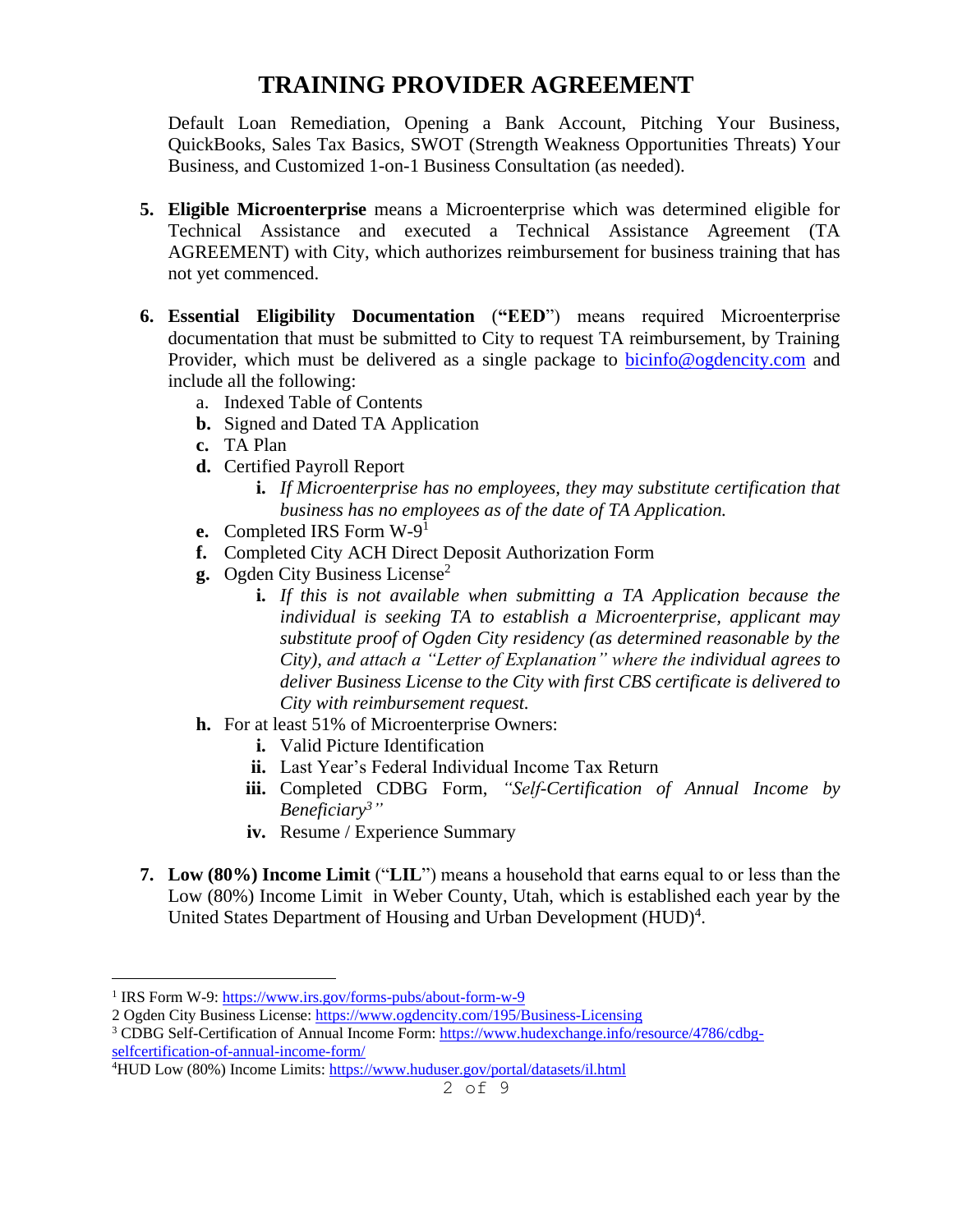- **8. Microenterprise** means a business licensed in Ogden City that has five employees or less, including all owners, and 51% owners meet the Low (80%) Income Limit (LIL) definition.
- **9. Microenterprise Loan Program** means Ogden City Microenterprise Loan Program ("MLP")<sup>5</sup>, which offers Technical Assistance (TA) reimbursement and loans to a Microenterprise. Microenterprises who desire to apply for a MLP loan and lack three years' experience owning and operating a business in the United State, must complete a Business Startup Training Program (BSTP), before applying for a MLP loan.
- **10. Ogden City Default Loan Remediation** means Eligible Microenterprise that was authorized in TA Agreement for support to submit an Ogden City Loan Modification Request and develop CBS Competency including but not limited to: Becoming Bankable (Good Credit), Cash Flow Projections (2 years, month-by-month), Contract Negotiation & Compliance, Determining If Debt Will Increase Profitability, SWOT (Strength Weakness Opportunities Threats) Analysis of Business, and any other TA deemed necessary by City.
- **11. Reimbursement Request** means a formal request submitted to BIC from Training Provider, to request an Eligible Microenterprise be reimbursed because CBS Competency is certified and completed in accordance with TA Plan. Reimbursement Request must also include proof Microenterprise previously paid Training Provider for certified CBS Competency.
- **12. Technical Assistance** ("**TA**") means CBS and/or BSTP taught to an Eligible Microenterprise by a Training Provider that are available in both English and Spanish.
- **13. Technical Assistance Agreement** ("**TA Agreement"**) means a future contract between a Microenterprise and City where Microenterprise agrees to complete and pay for CBS Competency when scheduled in TA Plan, and City agrees to Reimbursement Request(s) when CBS Competency is certified by Training Provider.
- **14. Technical Assistance Application** ("**TA Application**") means a certified dated application developed by Training Provider and accepted by City, which requests Microenterprise TA reimbursement from the City and includes: legal business name, federal employer identification number (or other equivalent number used for IRS form W-9), business street address, business mailing address, business phone, business, email, business website, sum gross business sales/receipts from prior tax year, disclosure of all owner full names with percent owned, personal address, personal email, personal phone, Race and Ethnicity Disclosure (for 51% of owners), authorization for Training Provider to be TA Representative and deliver EED<sup>6</sup>.

<sup>5</sup> Ogden City Microloan Program Guidelines (MLP):<https://www.ogdencity.com/DocumentCenter/View/9745/>

<sup>6</sup> Per OMB Approval Number 2535-0113, collection of Race and Ethnic Data is required under 24 CFR—PART 1— Nondiscrimination in Federally Assisted Programs of the Department of Housing and Urban Development (HUD)— Effectuation of the Title VI of the Civil Rights Act of 1964. HUD's Title VI regulations, specifically 24 CFR 1.6, require recipients of Federal financial assistance to maintain and submit racial and ethnic data so HUD may determine whether such programs comply with Title VI data collection requirements.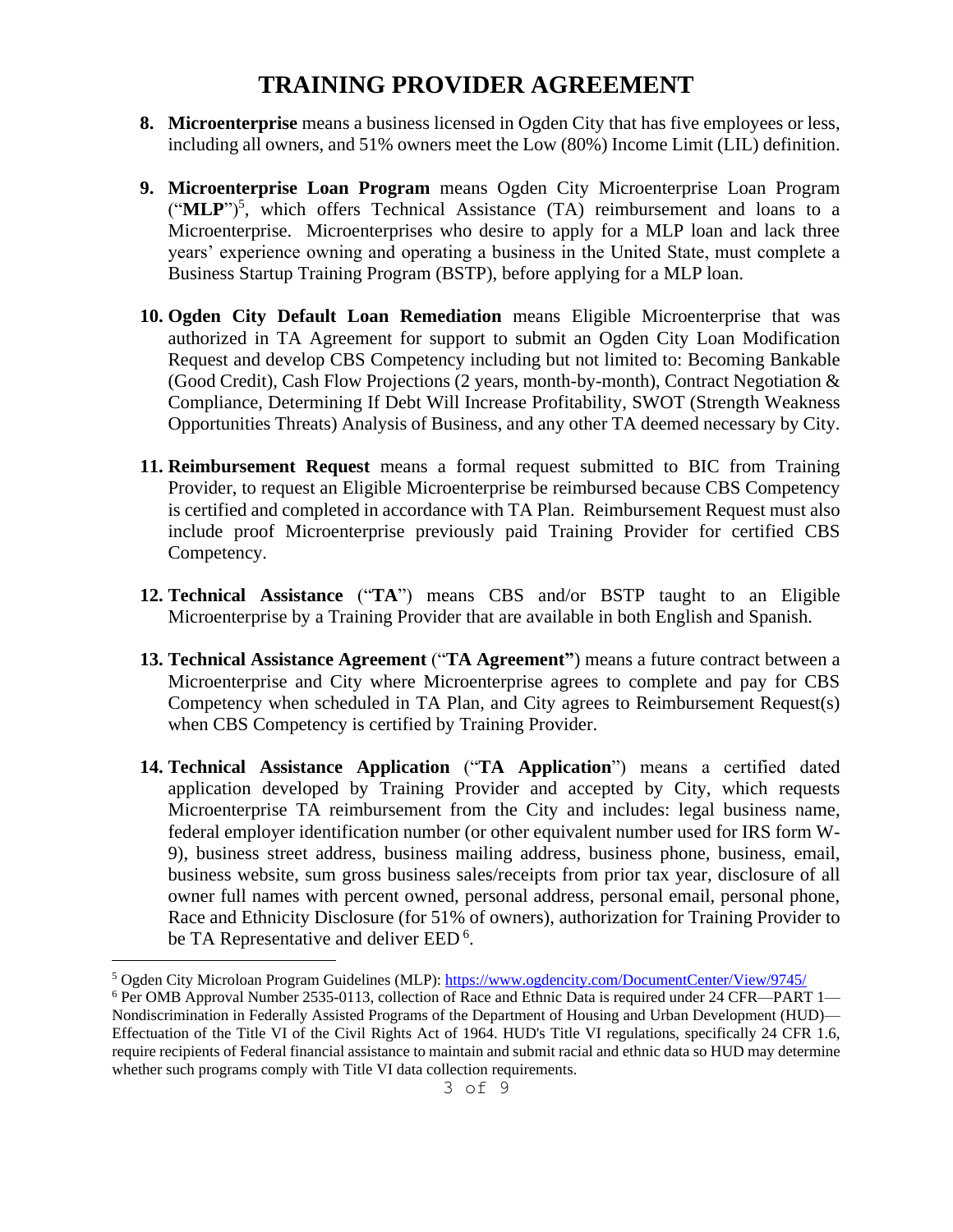- **15. Technical Assistance Plan** ("**TA Plan**") means a Training Provider's plan, signed by both the Training Provider and Microenterprise, that will be delivered to City with TA Application, and must include: CBS Competency Evaluation; Price quote for all CBS deficiency training; dates CBS deficiency training will be completed dates that are specific, reasonable, will be completed in no more than seven (7) months in the future; and indicates if BSTP certification is required because the Microenterprise expects to apply for MLP.
- **16. Training Provider** means a qualified for-profit or non-profit entity who has executed this Training Provider Agreement with the City within the last 365 days.

### **R E C I T A L S**

#### **SECTION 200. Recitals**

- **1. WHEREAS**, on or about January 5, 2021, Ogden City Council adopted Microenterprise Technical Assistance ("**TA**") as a primary objective of the City's Microenterprise Loan Program ("**MLP**") in Resolution 2021-1; and
- **2. WHEREAS**, Suazo Business Center has nineteen (19) years' experience delivering Technical Assistance to local businesses in both English and Spanish, meets the TA standards of City, and desires to become a Training Provider as set forth in this Agreement.

### **R E S O L U T I O N**

#### **SECTION 300. Resolution**

**NOW, THEREFORE,** in consideration of the mutual covenants and agreements stated herein and of the delivery for services hereinafter described, the parties hereto do mutually agree as follows:

#### **1. Performance of Services.**

- a. City hereby agrees to refer Microenterprises that require TA to Training Provider.
- b. Training Provider hereby agrees to deliver TA to Microenterprises as set forth herein.
- c. Any services not specifically described herein but which may be implied as required thereby or necessary to complete the work for the use or purpose intended, shall be within the scope of services to be provided hereunder.
- **2. Scope of Services:** City offers TA reimbursement to Eligible Microenterprises who are establishing, stabilizing, or expanding a Microenterprise and need CBS or BSTP taught by Training Provider, subject to MLP eligibility and funding availability.
- **3. Time of Performance.** This Agreement shall commence upon execution date noted above and shall continue for up to three hundred sixty-five (365) days. This Agreement shall be terminated on the **three hundredth and sixty-sixth (366th) day** ("**Termination Date**").

4 of 9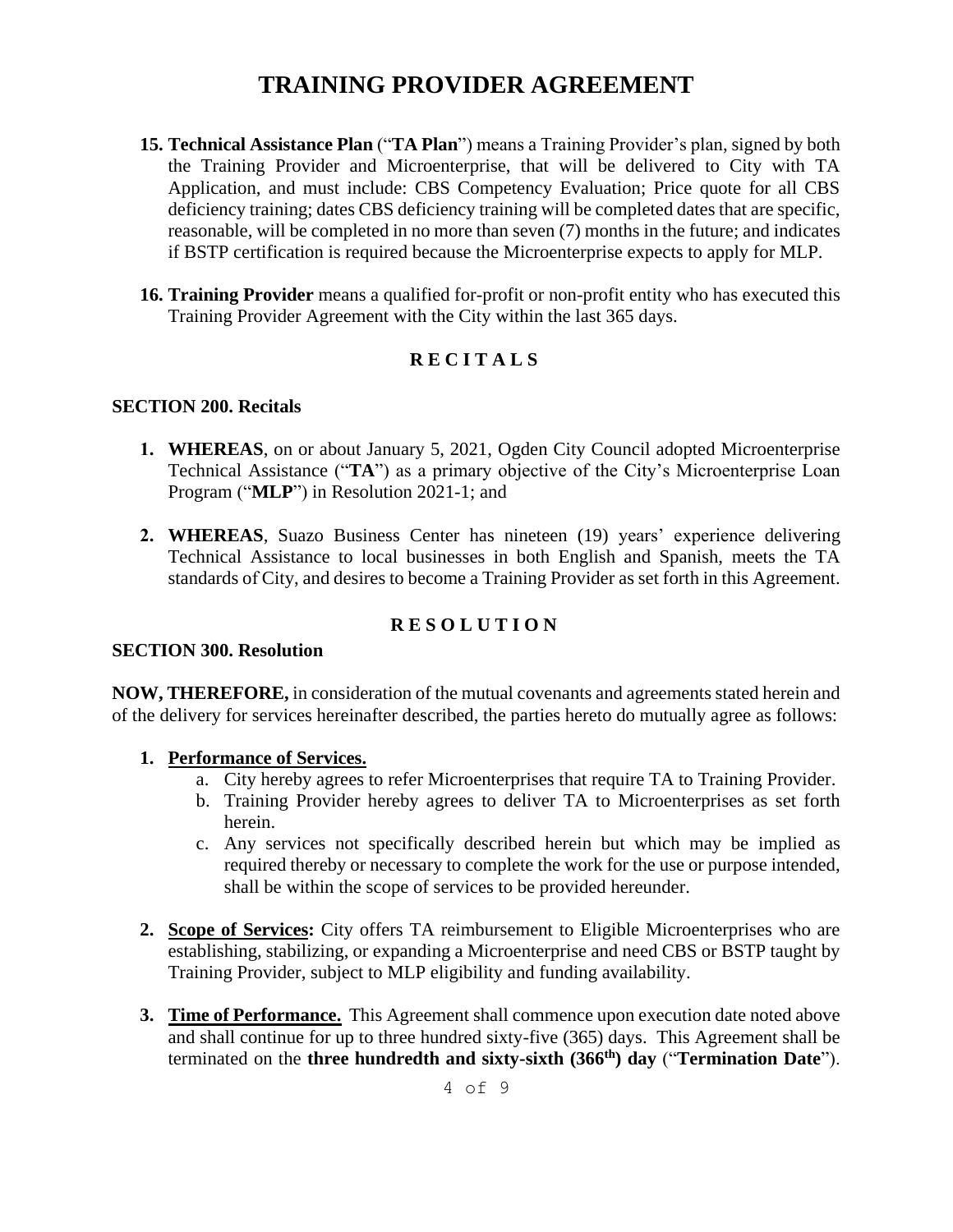Extension of contract period may be allowed by mutual agreement of the parties.

- **4. TA Courses:** Training Provider agrees to teach both CBS and BSTP; and deliver BSTP Syllabus ("Exhibit A"), pre-approved by the City.
- **5. Training Provider Compensation:** City agrees to pay Training Provider within thirty (30) business days for:
	- **a. Eligible Microenterprise**: One-hundred and zero one hundredth dollars (\$100.00) for each Eligible Microenterprise EED delivered to City.
	- **b. Ogden City Default Loan Remediation:** An additional One-hundred and zero one hundredth dollars (\$100.00) will be paid to Training Provider for Ogden City Default Loan Remediation, when a complete Loan Modification request is delivered to City that was previously authorized in a TA Agreement.
- **6. Compensation.** For such CBS services set forth in Exhibit B, Training Provider shall be paid based on the payment schedule demonstrated in Exhibit B. Training Provider agrees that Eligible Microenterprises, must execute a Training Agreement with the City, before any Training Services commence
- **7. TA Reimbursement:** City agrees to pay Reimbursement Requests.
- **8. TA Plan:** Training Provider agrees to develop and use TA Plan, acceptable to the City.
- **9. TA Application:** Training Provider agrees to develop, then use TA Application, acceptable to the City.
- **10. TA Reporting**: Training Provider agrees to share its annual report by or before April 1 of each year and demographic information for all advising sessions provided to Weber County clients.
- **11. Termination of Agreement for Cause.** If, through any cause, Training Provider shall fail to fulfill, in a timely and proper manner, its obligations under this Agreement, or if Training Provider shall violate any of the covenants, agreements or stipulations of this Agreement, City shall have the right to terminate this Agreement by giving written notice to Training Provider of such termination and specifying the effective date thereof. In the event of termination for cause, Training Provider shall be entitled to receive only the pro rata share of the total compensation which is equal to any satisfactory work completed as of the date of termination. Notwithstanding the above, Training Provider shall not be relieved of liability to City for damages sustained by City by virtue of any breach of the Agreement by Training Provider, and City may withhold any payments to Training Provider for the purpose of setoff until such time as the exact amount of damages due City from Training Provider is determined.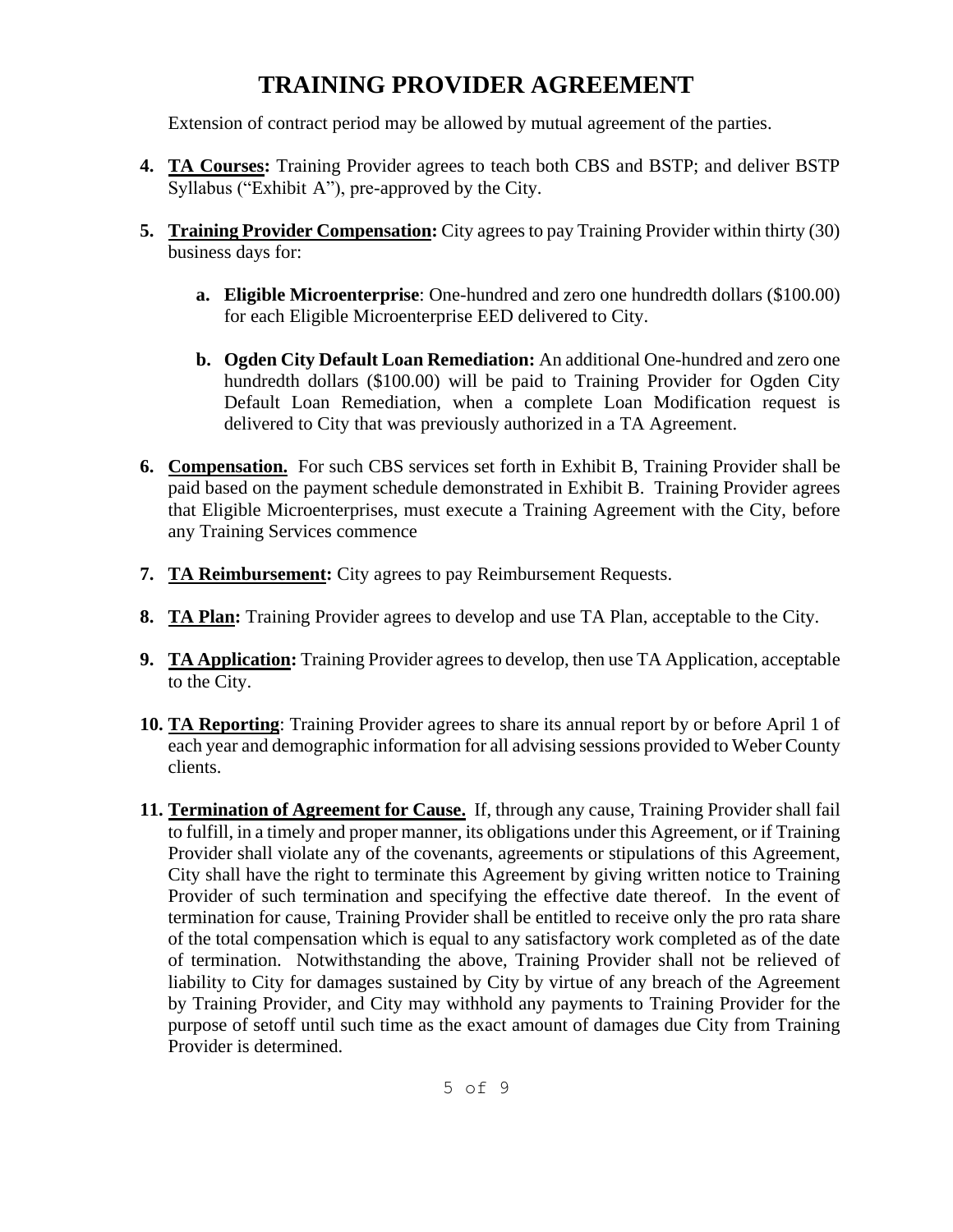- **12. Termination for Convenience.** The City or Training Provider may terminate the Agreement at any time by giving written notice to the other and specifying the effective date thereof, at least fifteen (15) days before the effective date of such termination.
- **13. Non-assignability.** Training Provider shall not assign any interest in this Agreement and shall not transfer any interest in the same (whether by assignment or novation) without the prior written consent of the City thereto.
- **14. Interest of Training Provider.** Training Provider covenants that Training Provider presently has no interest and shall not acquire any interest, direct or indirect, which would conflict in any manner or degree with the performance of the services hereunder. Training Provider further covenants that in the performance of this Agreement no person having such interest shall be employed.
- **15. Insurance requirements.** Training Provider shall procure and maintain for the duration of the contract insurance against claims for injuries to persons or damages to property which may arise from or in connection with the performance of the work hereunder by Training Provider, its agents, representatives, employees or subcontractors. Insurance is to be placed with insurers that meet the State of Utah's insurance licensing requirements. The amount of insurance shall not be less than:

|                                                                | Type of Insurance Minimum Coverage<br>Commercial General Liability   \$500,000 per occurrence/\$1,000,000 aggregate |
|----------------------------------------------------------------|---------------------------------------------------------------------------------------------------------------------|
| Workers Compensation   Utah Statutory                          |                                                                                                                     |
| Professional Liability   \$1,000,000<br>(Errors and Omissions) |                                                                                                                     |

- a. Failure to maintain or renew coverage or to provide evidence of renewal will be treated by City as a material breach of contract.
- b. Limits of liability amounts must meet contract requirements before contract is initiated.
- c. The City shall be furnished with original certificates of insurance effecting coverage required within, signed by a person authorized by that insurer to bind coverage on its behalf. All certificates are to be received and approved by the City before work commences.
- d. The City reserves the right to require complete, certified copies of all required insurance policies at any time.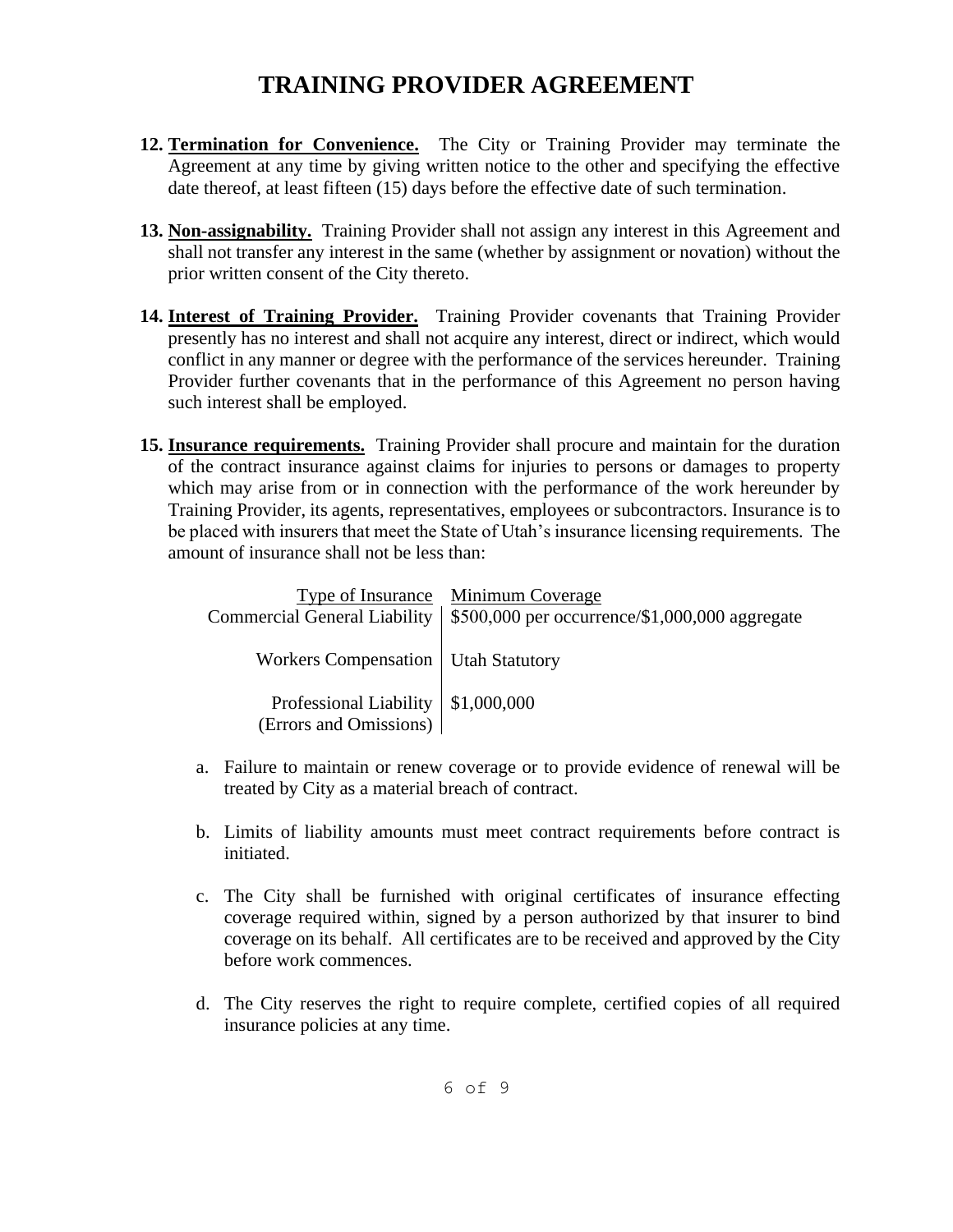- e. Each certificate shall state that coverage shall not be canceled, non-renewed or limit reduced by endorsement except after thirty days prior written notice by certified mail, return receipt requested, has been given to the City.
- f. As required by the City, Training Providers shall require subcontractors to provide certificates to City evidencing coverage.
- g. Any deductibles or self-insured retentions must be declared to and approved by the City. At the option of the City, either: the insurer shall reduce or eliminate such deductibles or self-insured retentions as respects the City, its elected officials, officers, employees, agents and volunteers; or Training Provider shall provide a financial guarantee satisfactory to the City guaranteeing payment of losses and related investigations claim administration and defense expenses.
- **16. Standard of Care.** Training Provider agrees to perform the services set forth in Exhibit B in compliance with the standard of care set forth in UCA 13-8-7(3)(a) which is incorporated herein by reference.
- **17. Registration and Licenses.** Training Provider shall have at the commencement, and for the duration of its performance under this Agreement, all necessary business and professional licenses required by applicable state, local, and federal laws.
- **18. Attorney's Fees.** In the event either party institutes litigation to enforce its rights under this Agreement, the prevailing party in such litigation shall be entitled to an award of its reasonable attorney's fees and costs.
- **19. Notice.** Any notice, or notices, required or permitted to be given pursuant to this Agreement, may be personally served on the other party by the party giving such notice, or may be served by certified mail, return receipt requested, to the following addresses:

**CITY:**  OGDEN CITY ATTN: BIC 2549 Washington Blvd, STE 420 Ogden, UT 84401 (801) 629-8613 [bicinfo@ogdencity.com](mailto:bicinfo@ogdencity.com) 

**TRAINING PROVIDER:** SUAZO BUSINESS CENTER ATTN: SILVIA CASTRO 960 W 1700 S Salt Lake City, UT 84104 (801) 521-1709 [silvia@suazocenter.org](mailto:silvia@suazocenter.org)

### **AND**

OGDEN CITY ATTORNEY 2549 Washington Blvd STE 840 Ogden, UT 84401

**20. Independent Training Provider.** Training Provider is independent of the City and shall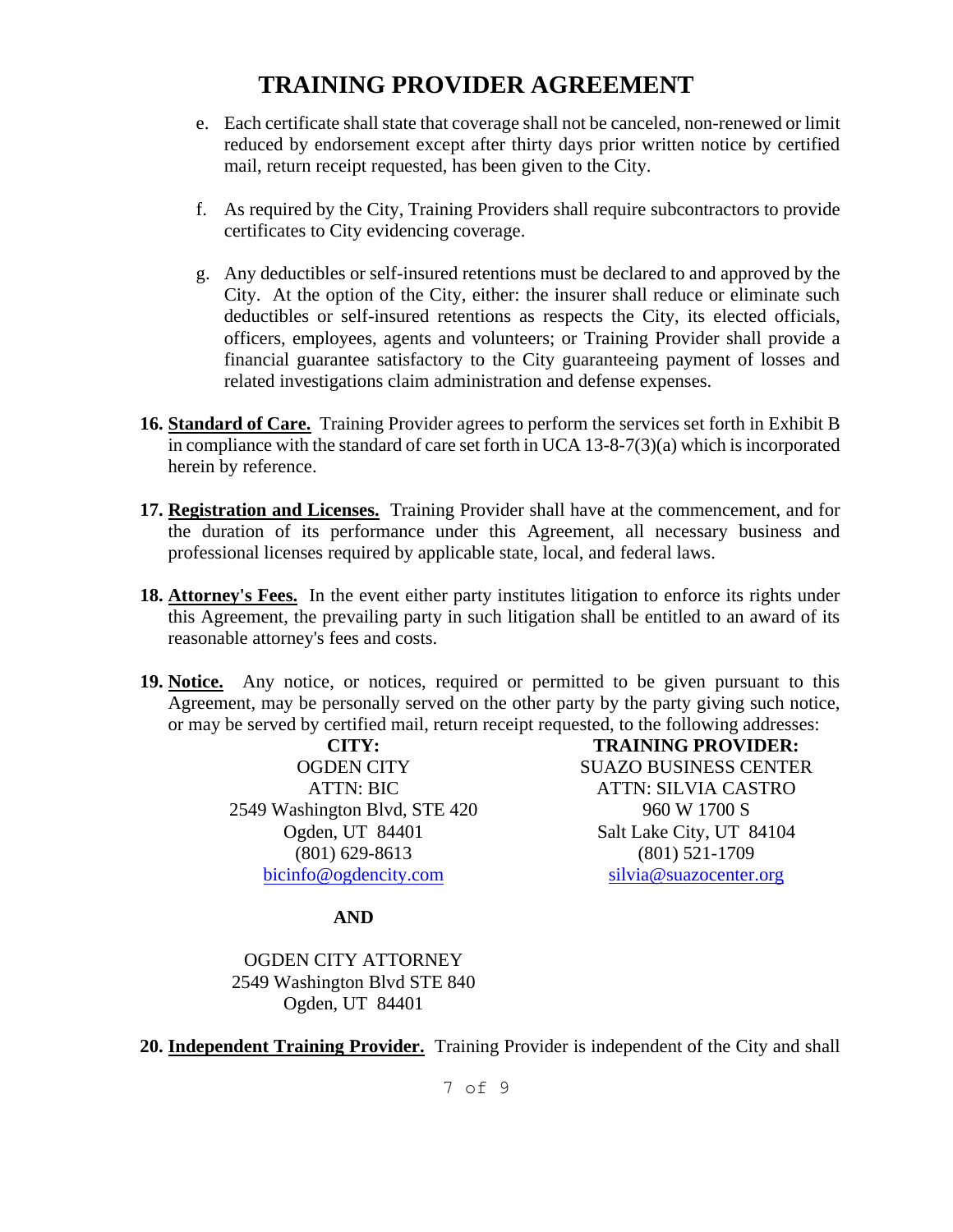perform all services according to its own methods without being subject to the control of the City except as to the results obtained. The City shall not carry Worker's Compensation insurance or any health or accident insurance to cover Training Provider. The City shall not pay nor be responsible for any contribution to Social Security, unemployment insurance, federal or state withholding taxes, nor provide any other contributions or benefits which might be expected in an employer-employee relationship. Training Provider, as an independent Training Provider, shall provide and be responsible for any and all of Training Provider, and its employees or agents, Worker's Compensation contributions, federal and state withholding, unemployment compensation contributions and social security tax withholding, etc. Training Provider agrees to report and pay any contributions for taxes, unemployment insurance, Social Security and other benefits.

- **21. When Rights and Remedies Not Waived.** In no event shall any payment by City hereunder constitute or be construed to be a waiver by City of any breach of conditions or any default which may then exist, or while any such breach or default shall exist, in no way impair or prejudice any right or remedy available to City with respect to such breach or default.
- **22. Integrated Document.** This Agreement embodies the entire agreement between City and Training Provider for the scope of services and the terms and conditions. No verbal agreements or conversations with any officer, agent or employee of City prior to the execution of this Agreement shall affect or modify any of the terms or obligations contained in any documents comprising this Agreement. Any such verbal agreement shall be considered as unofficial information and in no way binding upon City.
- **23. Compliance with Laws.** Training Provider shall comply with all laws, ordinances, regulations, rules, etc., of the federal, state and local governments in connection with the performance of this Agreement.
- **24. Severability of Provisions.** If any provisions of this Agreement are held invalid, the remainder of this Agreement shall not be affected thereby if such remainder would then continue to conform to the terms and requirements of applicable law.
- **25. Modifications.** No oral modifications or amendments to this Agreement shall be effective, but this Agreement may be modified or amended by written agreement.
- **26. Governing Law.** This Agreement, its terms and conditions, shall be governed by Utah law.

### **THIS SPACE IS INTENTIONALLY LEFT BLANK**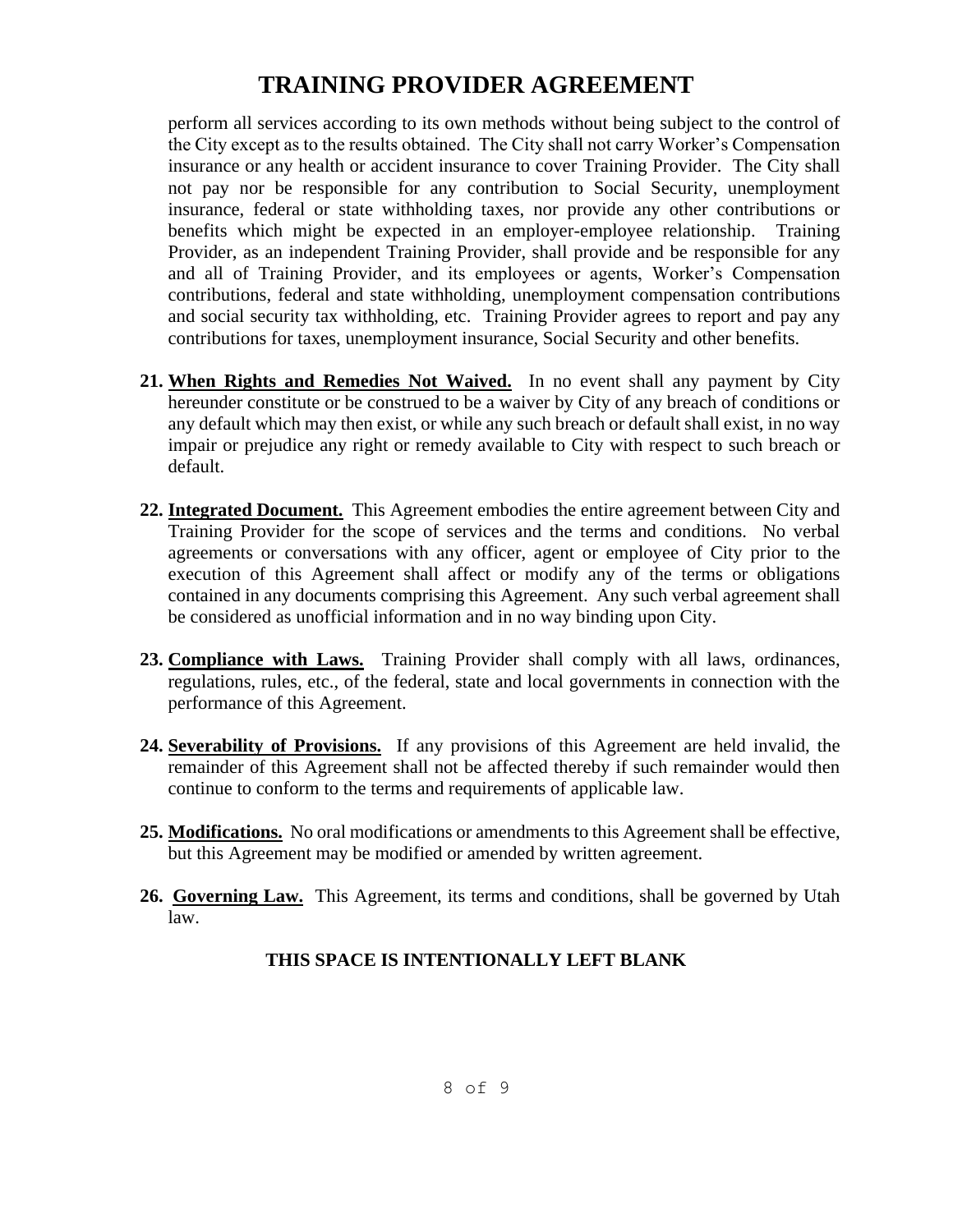**IN WITNESS WHEREOF,** the parties hereto execute the foregoing instrument as of the day and year first above written.



**CITY:**

OGDEN CITY, a municipality and political subdivision of the State of Utah

**BY:**

ttchristopulos (Jun 10, 2021 08:34 MDT) [ttchristopulos](https://ogdencity.na2.echosign.com/verifier?tx=CBJCHBCAABAApPXdruSX0-B3cyxfaai6X6MF3BRSQGVv)

Tom Christopulos, Community & Economic Development Director

**TRAINING PROVIDER**: SUAZO BUSINESS CENTER, a Utah Nonprofit Corporation

**BY:**

Silvia Castro

Silvia Castro, Director

Lee An Peterson

Chief Deputy Recorder Jun 10, 2021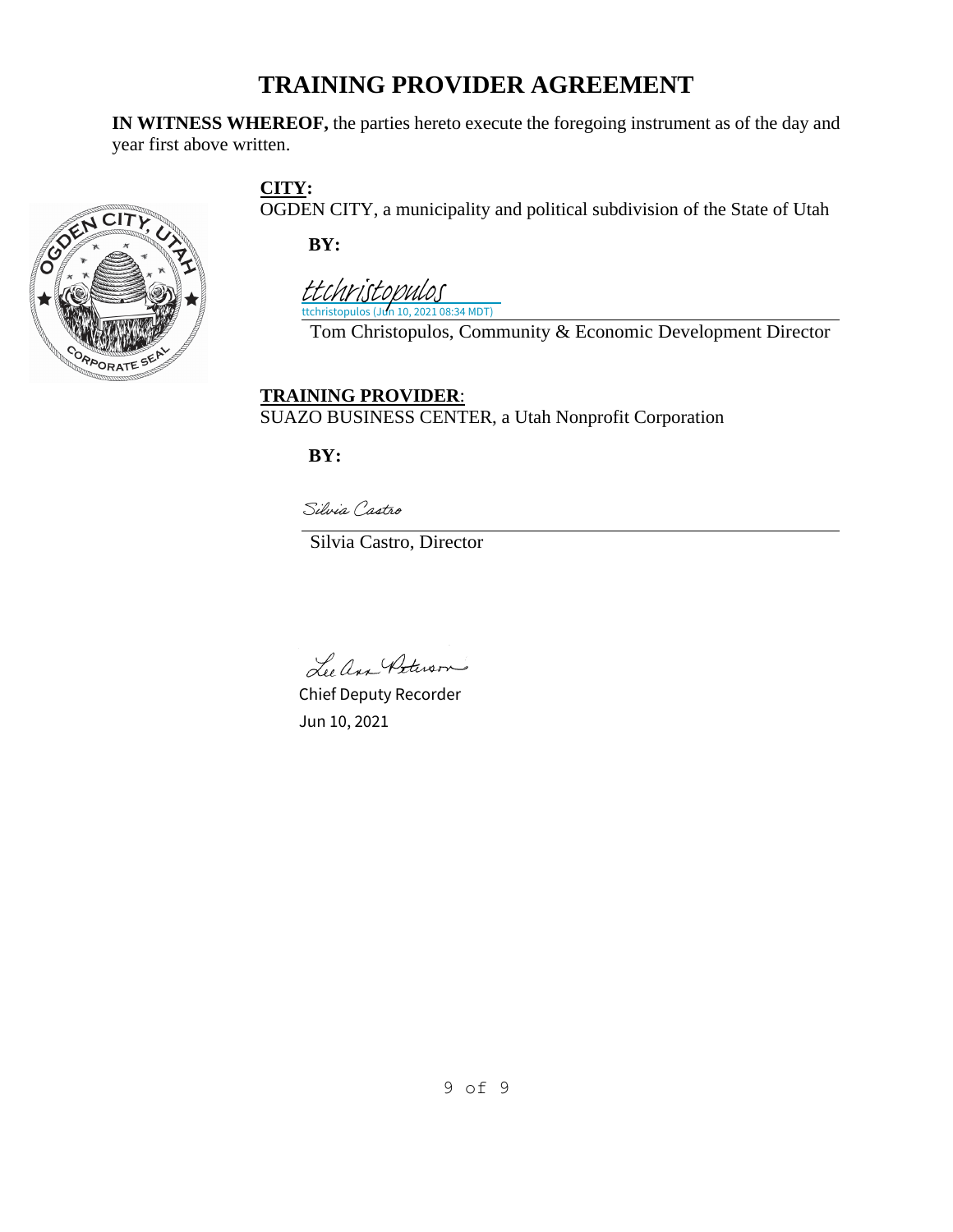### Exhibit A: BSTP Syllabus

### **Suazo Business Center Entrepreneurship Program**

- 1. **PROGRAM INTAKE PROCESS –** Potential clients referred by the Ogden Business Center will meet with Suazo staff to review understanding and competency of business concepts. From that meeting an individual plan will be made in terms of program classes needed and/or advising.
- **2. PROGRAM QUALITY CONTROL, INSTRUCTORS & ADVISORS** Suazo Business Center advisors and teachers are culturally competent and bilingual. They have college education from US Accredited Universities and the majority are or have been business owners in the US and experts in their fields. Suazo advisors sign non-disclosure agreements, will not share information, or use it to compete with the participants' businesses. We are committed to the success of program participants. At the end of each program module, Suazo Business Center surveys participants to gauge quality of the program and to find areas of improvement. The curriculum is culturally competent. It can be deployed in a classroom setting and a virtual setting.
- **3. GENERAL PROGRAMS OVERVIEW** Suazo Business Center has two Programs. Start-Up and Growth. They are six months in duration each. They are comprised of different courses, which upon completion of each course, the client receives a certificate. When the client completes the 6-month program, they receive a diploma of completion. The client can pay for the entire program or a la carte depending on competency and desire to learn the content.

To take the 2 curriculums as a program, the client pays \$100 per month for six months. Individual advising appointments are \$20 per 45-minute session.

**Start-up Curriculum (Inicio Empresarial) -** Meets once a week for 2.5 hours in person. 1.5 hour digitally

- Personal Finance
- Financing Your Business
- Marketing Plan
- Business Plan / Plan Empresarial
- Basics of Accounting

**Growth Curriculum (Crecimiento Empresarial) -** Meets once a week for 2.5 hours in person, 1.5 hours digitally.

- QuickBooks
- Business Strategy
- Digital Marketing
- Sales Funnels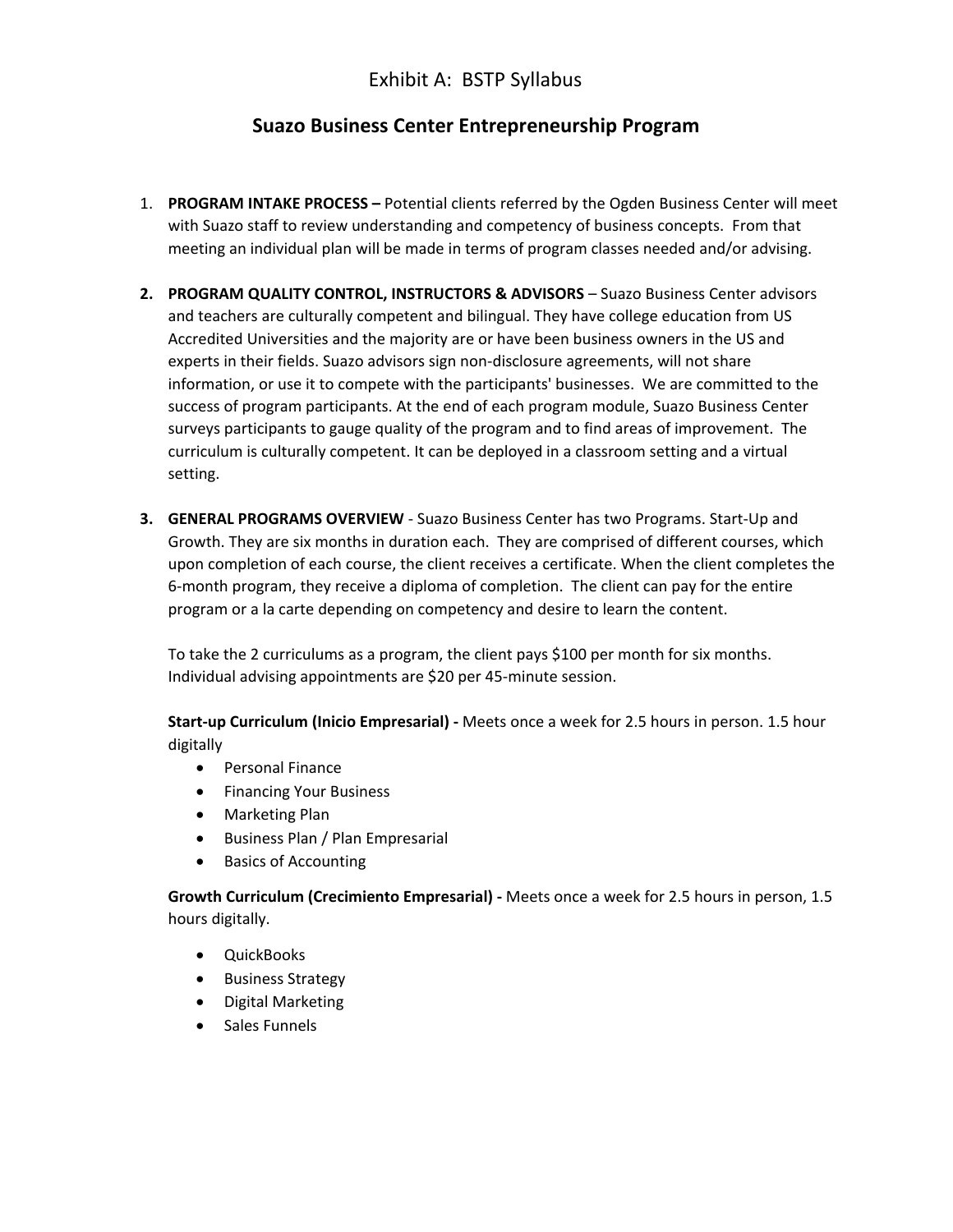### Exhibit A: BSTP Syllabus

In addition to the classes offered we have 2 monthly workshops, the ELLA series (Entrepreneurs Latina Leaders Advancing) which focuses on female clients and monthly workshops on various subject areas, such as:

- Selling on Instagram
- The Art of the Pitch
- Business Taxation
- Sales Tax Basics
- 4. **BUSINESS STARTUP TRAINING PROGRAM ("BSTP") OVERVIEW** BSTP is an Ogden City approved program that teaches the Critical Business Skill competencies required for microenterprise owners who lack three years' experience owning and operating a business in the United States and wish to apply for the Ogden City Microenterprise Loan Program**<sup>1</sup>** . BSTP is fifteen months in duration comprised of different courses. Upon completion of each course, the client receives a certificate. When the client completes the 15-month program, they receive a diploma of completion. The client can pay for the entire program or may pay \$100 per month for the duration of the program. Individual advising appointments are \$20 per 45-minute session.

**Business Startup Training Program ("BSTP") Curriculum** *(Ogden City Microenterprise Loan)* Meets once a week for 2.5 hours in person, 1.5 hours digitally, or one-on-one advising/mentoring sessions.

- Startup Curriculum
- Growth Curriculum
- Bookkeeper vs CPA vs CFO
- Business Development Resources 101 (Custom Fit, SBDC, etc.)
- Business Registration and Licensing
- Business Taxation
- Cash Flow Projections (2 years month-by-month)
- Contract Negotiation & Compliance
- Determining If Debt Will Increase Profitability
- HR Basics (FSLA, UI, Worker's Compensation, Employee vs 1099 contractors, Recruiting, etc.)
- Market Research
- Ogden City Loan Application
- 5. **ADDITIONAL SUPPORT**  Program Participants receive 2 complimentary advising sessions per month for the duration of their Suazo Business Center Program they are enrolled in. The one-on-one advising ensures the participants understand and know to apply the concepts they are learning.
- 6. **FINANCIAL INCENTIVE** Program Participants will pay for the courses and Ogden city will refund the cost if they complete the program requirements.

 $1$  BSTP is required for any microenterprise that owners lack three (3) years owning and operating a business in the United States ("Less Experienced") and desire to apply for an Ogden City Microenterprise loan [\(ogdenbic.com\)](ogdenbic.com). Suazo Business Center will work with Less Experienced owners to determine if they should apply for an Ogden City Microenterprise and should enroll for BSTP.